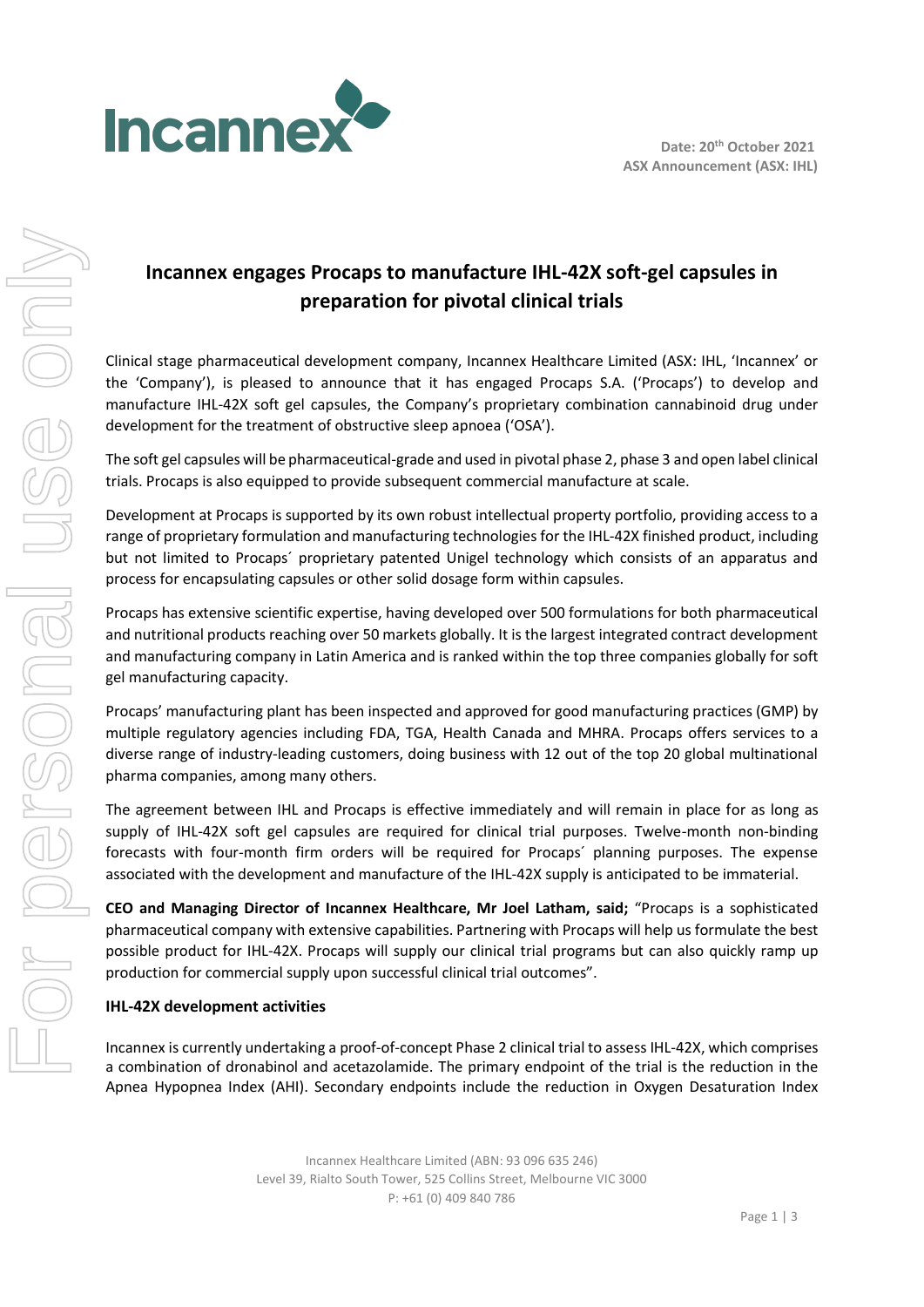

(ODI), reduction in daytime somnolence measured by the Epworth Sleepiness Scale (ESS) and improvement in mood as measured by Profile of Mood States (POMS) rating scale.

Patient dosing is expected to be completed in the December quarter of 2021 with results due in first quarter of 2022. These results will be used to support an investigational new drug (IND) application with the FDA and to inform the design of subsequent clinical trials. In July 2021, confidential interim analysis of the data from the clinical trial was performed and these results were used to support a patent application regarding the methods for the treatment of OSA.

Incannex has also commenced an open label extension to the phase 2 clinical trial. The open label extension study has recruited people who have experienced a benefit from IHL-42X in the phase 2 trial and will assess the therapeutic benefit and tolerability of IHL-42X in those patients over an extended timeframe of 6 months.

# **Obstructive sleep apnoea - major market opportunity with limited current treatment options**

OSA is a major public health problem and represents a significant market opportunity for Incannex. OSA is characterised by a narrowing (obstruction) of the upper airway in sleep, interfering with breathing and interrupting sleep. This relatively common and chronic disorder is underdiagnosed, inadequately treated, and is understood to contribute to a wide range of serious long-term outcomes. These outcomes include cardiovascular disease, cognitive impairments such as memory loss, poor concentration and judgment, depression and death or injury due to traffic accidents resulting from excessive daytime sleepiness. The costs associated with OSA are substantial, relating to lost productivity, workplace, and motor vehicle accidents.

A 2019 article published by the Lancet premised on literature-based analysis of 17 studies across 16 countries, estimated that OSA affects some 936 million adults worldwide<sup>1</sup>. This alarming statistic is also thought to be increasing due to growing prevalence of obesity and an ageing global population. Many people with OSA develop high blood pressure (hypertension), which can increase the risk of cardiovascular disease. The more severe the OSA, the greater the risk of coronary artery disease, heart attack, heart failure and stroke.

It is calculated that the annual economic burden of undiagnosed sleep apnoea among U.S. adults is approximately \$149.6 billion per annum. The estimated costs include \$86.9 billion in lost productivity, \$26.2 billion in motor vehicle accidents and \$6.5 billion in workplace accidents<sup>2</sup>. Even in Australia, Deloitte Access Economics has estimated that the direct economic costs due to OSA were more than \$21B per annum<sup>3</sup>. This estimation was made by assessing loss of workdays and morbidity caused by OSA through cardiovascular problems, depression, motor vehicle accidents, workplace accidents and type 2 diabetes.

There are no registered pharmacological solutions (drugs) for OSA. The standard treatment option is the mechanical continuous positive air pressure ('CPAP') device, however, patient compliance to CPAP devices is low due to discomfort and claustrophobia resulting from pressurised air being pumped into the patient's nose and/or mouth during sleep. Despite these discomforts, the global annual market for OSA detection and treatment using CPAP devices is over US\$10 billion and growing.

### **ENDS**

Incannex Healthcare Limited (ABN: 93 096 635 246) Level 39, Rialto South Tower, 525 Collins Street, Melbourne VIC 3000 P: +61 (0) 409 840 786